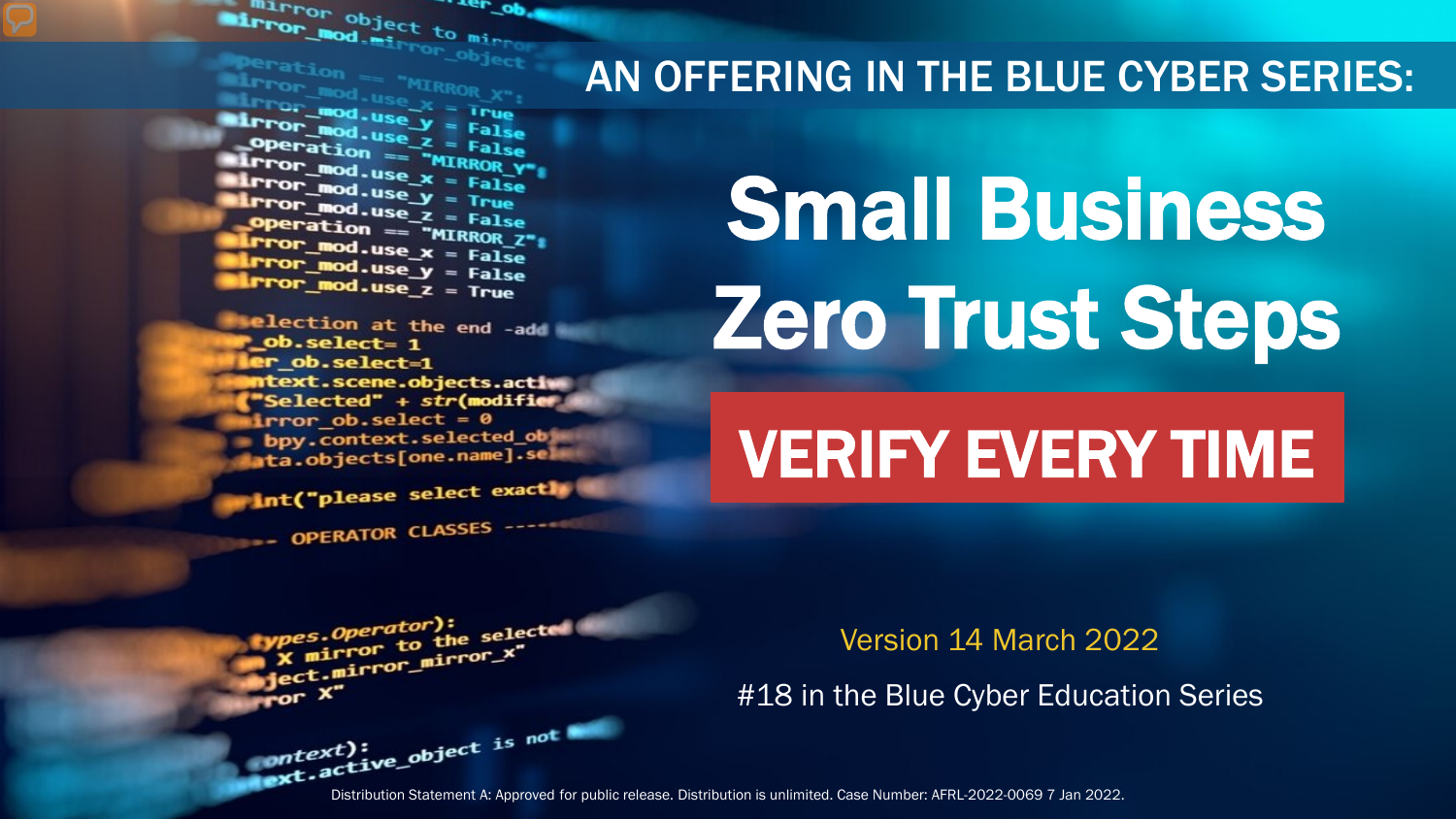



### There is **NO** Zero Trust Requirement in your Small Business Contract

- **This Briefing is in response to questions about how Zero Trust applies to** DAF Small Business Contractors.
- $\blacksquare$  The DOD and DAF are implementing zero trust on their information systems and large networks.
- **This information is just to keep you up-to-date on another philosophy which** can influence your cybersecurity decisions.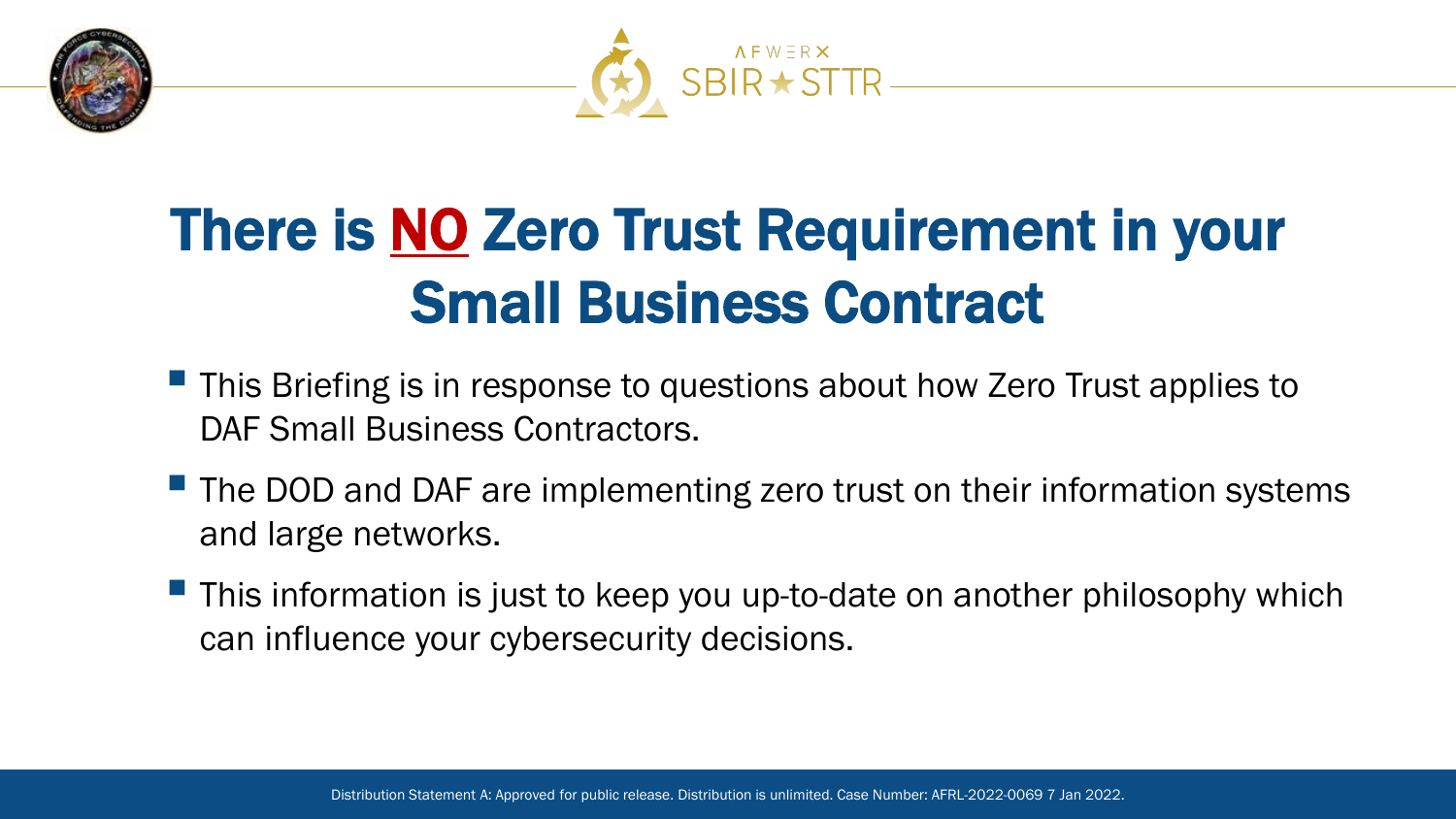



### Defining Zero Trust

Zero trust (ZT) provides a collection of concepts and ideas designed to minimize uncertainty in enforcing accurate, least privilege per-request access decisions in information systems and services in the face of a network viewed as compromised.

- **This definition focuses on the crux of the issue, which is the goal to prevent unauthorized** access to data and services coupled with making the access control enforcement as granular as possible.
- That is, authorized and approved subjects (combination of user, application (or service), and device) can access the data to the exclusion of all other subjects (i.e., attackers).
- To take this one step further, the word "resource" can be substituted for "data" so that ZT and ZTA are about resource access (e.g., printers, compute resources, Internet of Things [IoT] actuators) and not just data access.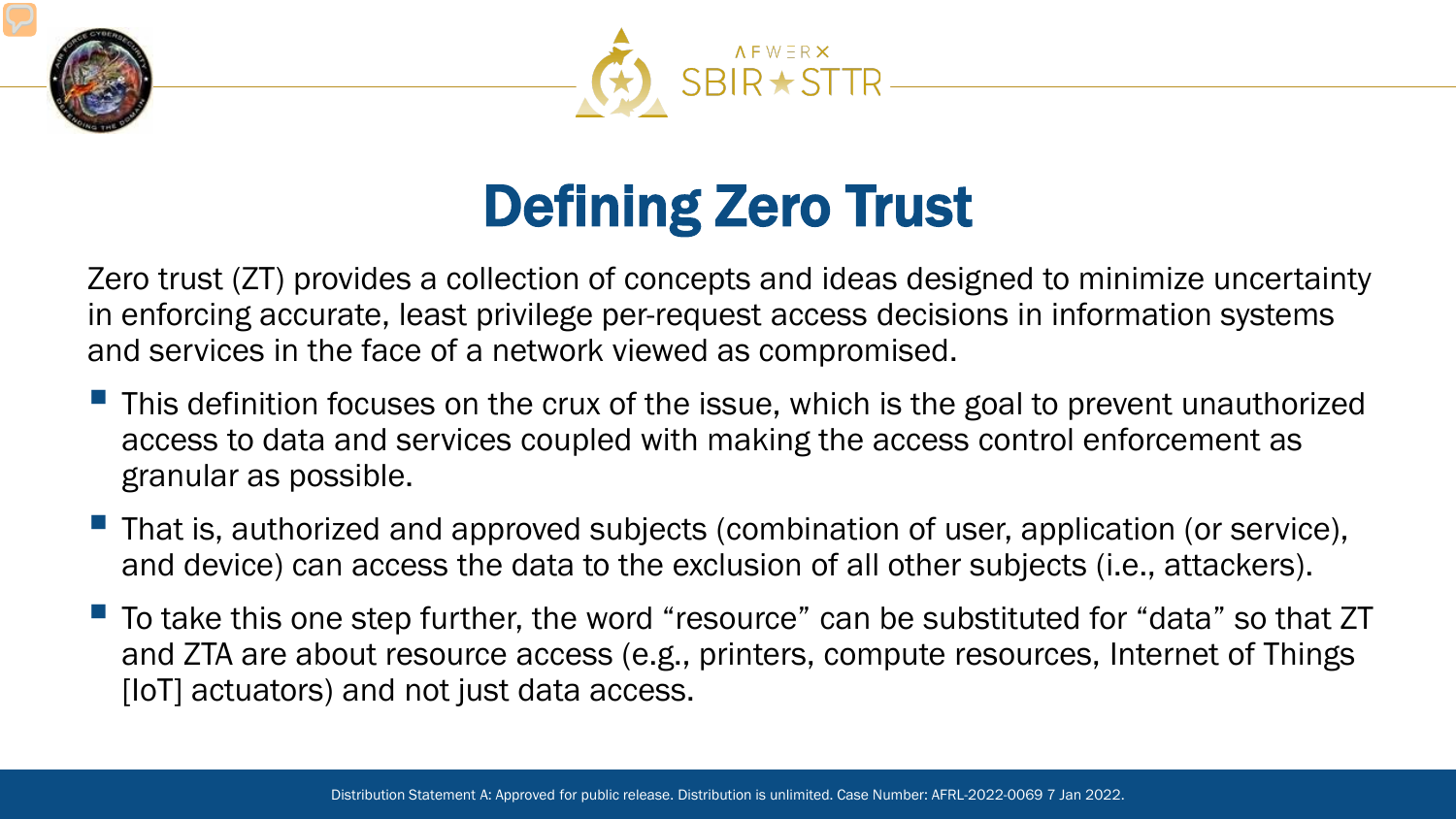



#### What is Zero Trust?

- Zero Trust is not the security of the past. Traditionally, a '*castle and moat*' paradigm, is an information system architecture designed to create an impenetrable perimeter and allow no unauthorized access. Your network is protected from bad guys and you can rest assured. Or can you? Just because you know everyone who comes in – can you trust them? And from this question… Zero Trust was formed.
- Today's networks don't have clear boundaries. Your network is all over the map, some parts in the cloud and some on premise. Some teammates are virtual and some are standing across the room. Your sensitive government data and intellectual property may be mixed. `The modern network does not have clear boundaries. Your HR Team uses a SaaS, your programmers work from home and you have no idea who maintains the facilities. You can't create a moat when your castle is the globe.
- Zero Trust protects your data and resources no matter where your assets are or where your users are.



Caerlaverock Castle, in Scotland. [\(Wikimedia Commons Photo](https://commons.wikimedia.org/wiki/File:Caerlaverock_Castle_from_the_air_1.jpeg#filelinks) / [cc2.0\)](https://creativecommons.org/licenses/by-sa/2.0/deed.en)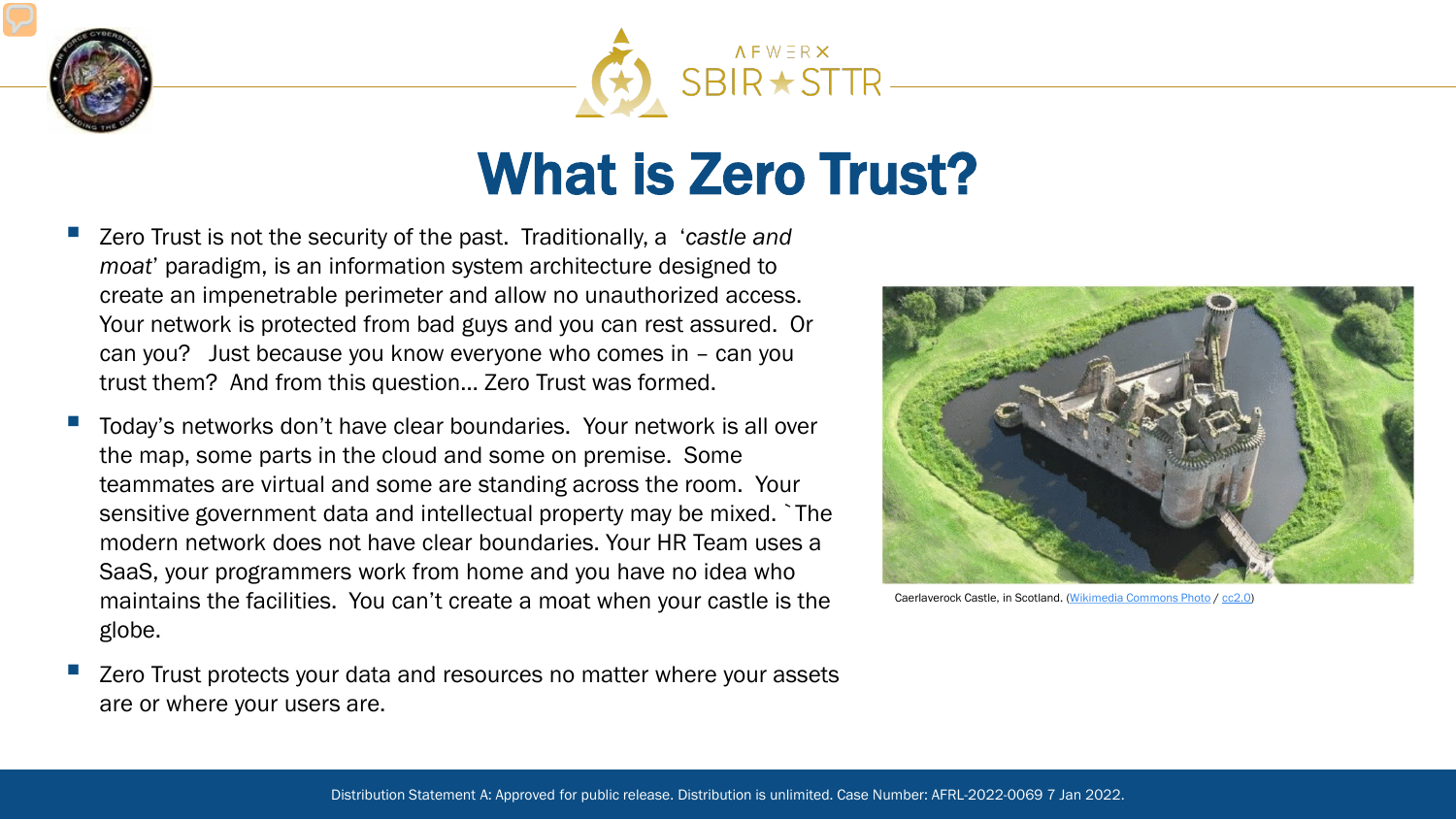



#### Zero Trust in Action

- **The Zero-Trust security model is designed with the idea that your adversary is** already in your network and that your network is not secure, no matter what you have done to protect it.
- **The objective then, is to control access by making access to data very specific and** short-lived. In Zero Trust, the combination of user, application, service and device are granted time-limited access to data.
- **F** Federal agencies of the U.S. government have been encouraging organizations to adopt a security model based on Zero-Trust principles for over ten years,
- $\blacksquare$  The initial step should be on restricting resources to those with a need to access and grant only the minimum privileges (e.g., read, write, delete) needed to perform the mission.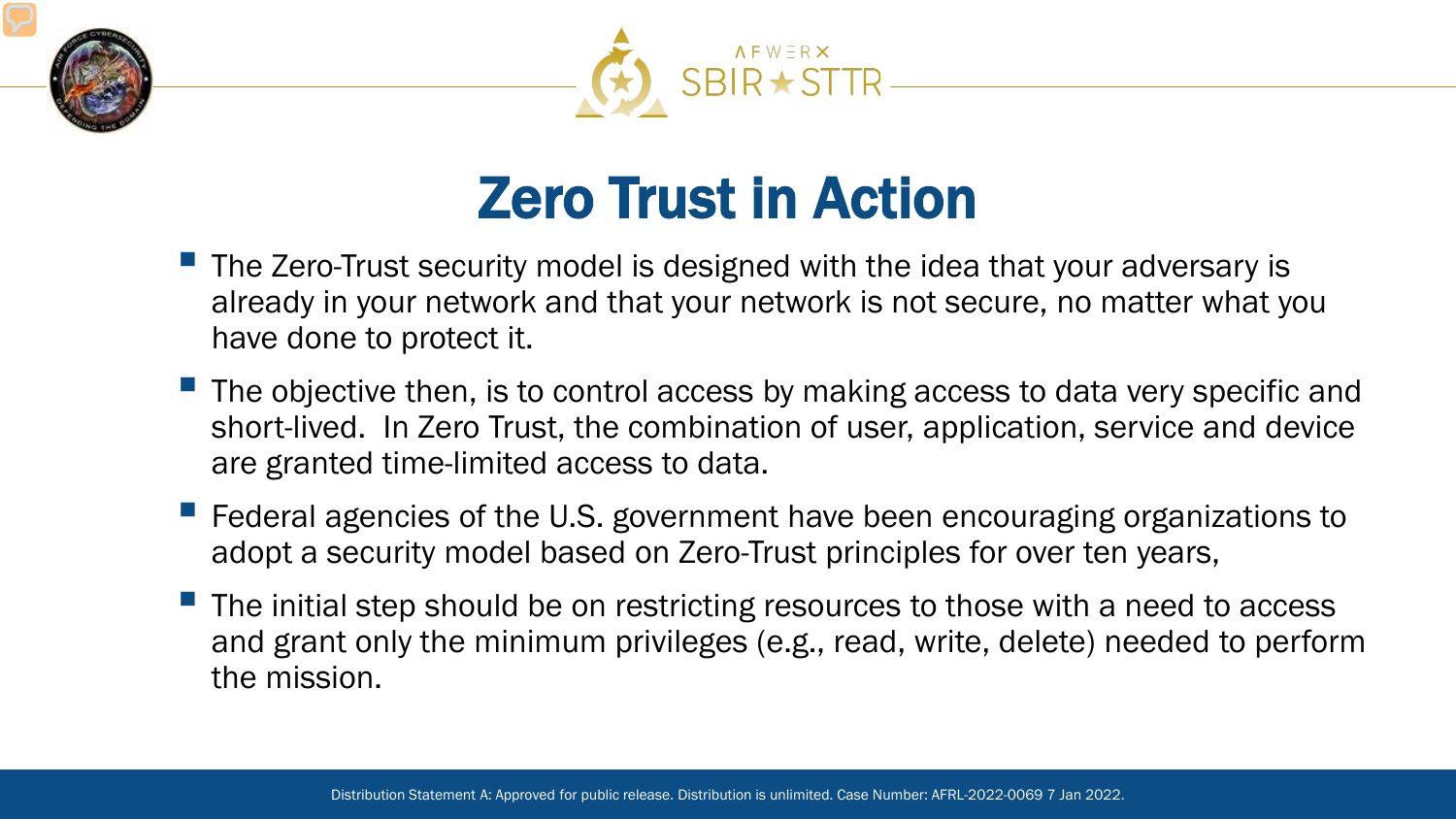



### The principles of the Zero Trust

- **Ensure that data is accessed securely regardless of its location:** Any connection to data must be proved safe, regardless of where it is made from.
- Adopt the "least privilege access model" strategy and enforce access controls: An user should be given access only to the resources they need to perform their job and prevented access to the rest.
- Inspect and monitor everything: Activity should be inspected not only at the network access point but also inside the network, trying to identify unexpected behavior.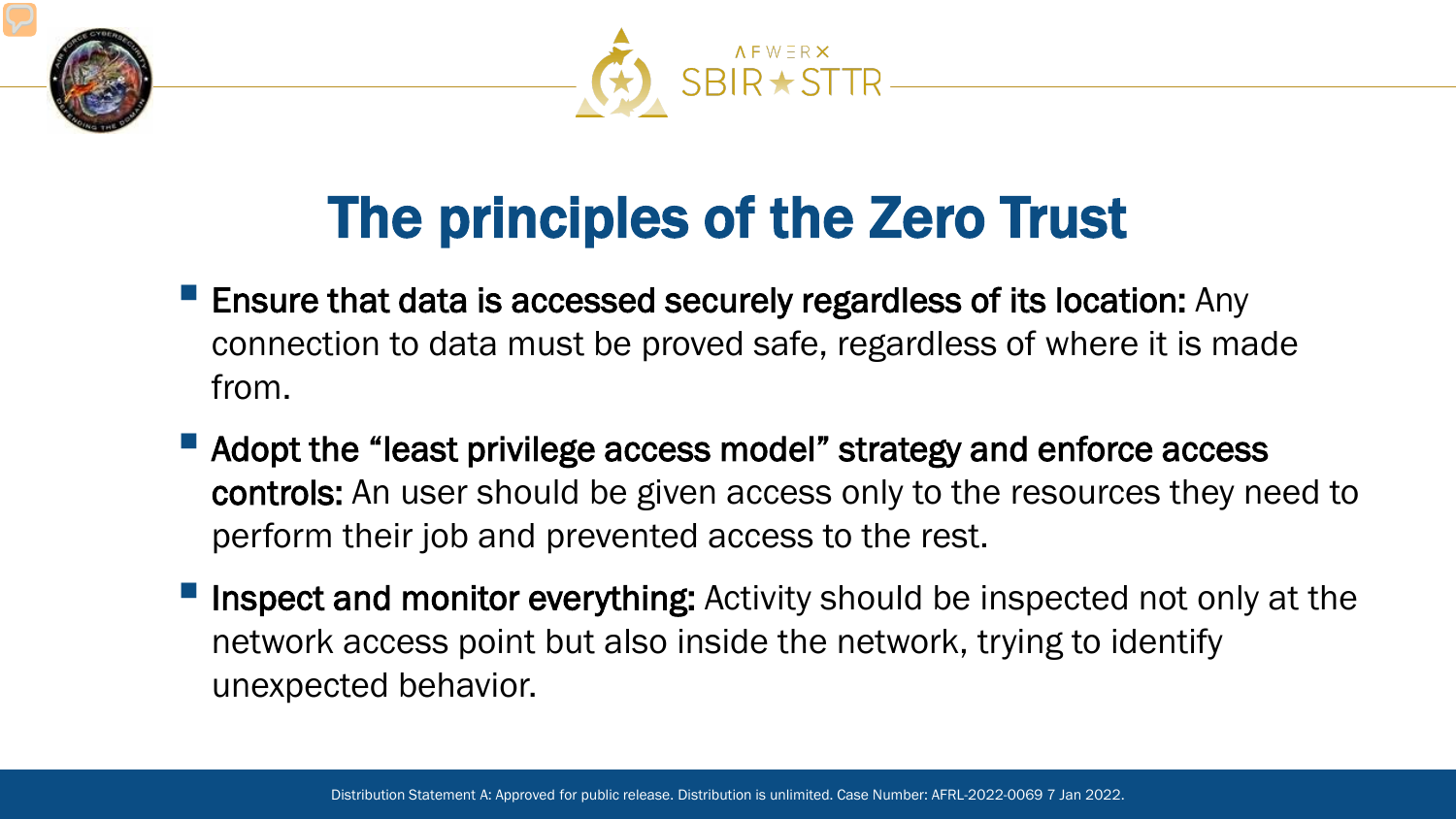



#### THE PRINCIPLE OF LEAST PRIVILEGE

The principle of least privilege defines any user, program, or process should have only the necessary minimum privileges necessary to perform its function. The principle of least privilege can also be referred to as the principle of minimal privilege or the principle of least authority.

The principle of least privilege works by allowing only enough access to perform a task. Implementing the principle of least privilege reduces the risk of threat agents gaining access to critical systems or sensitive data via taking control of a general user account, device, or application. Using the principle of least privilege helps contain bad actors to their area of access, stopping them from moving to the system at large. Following the principle of least privilege is considered a best practice in information security.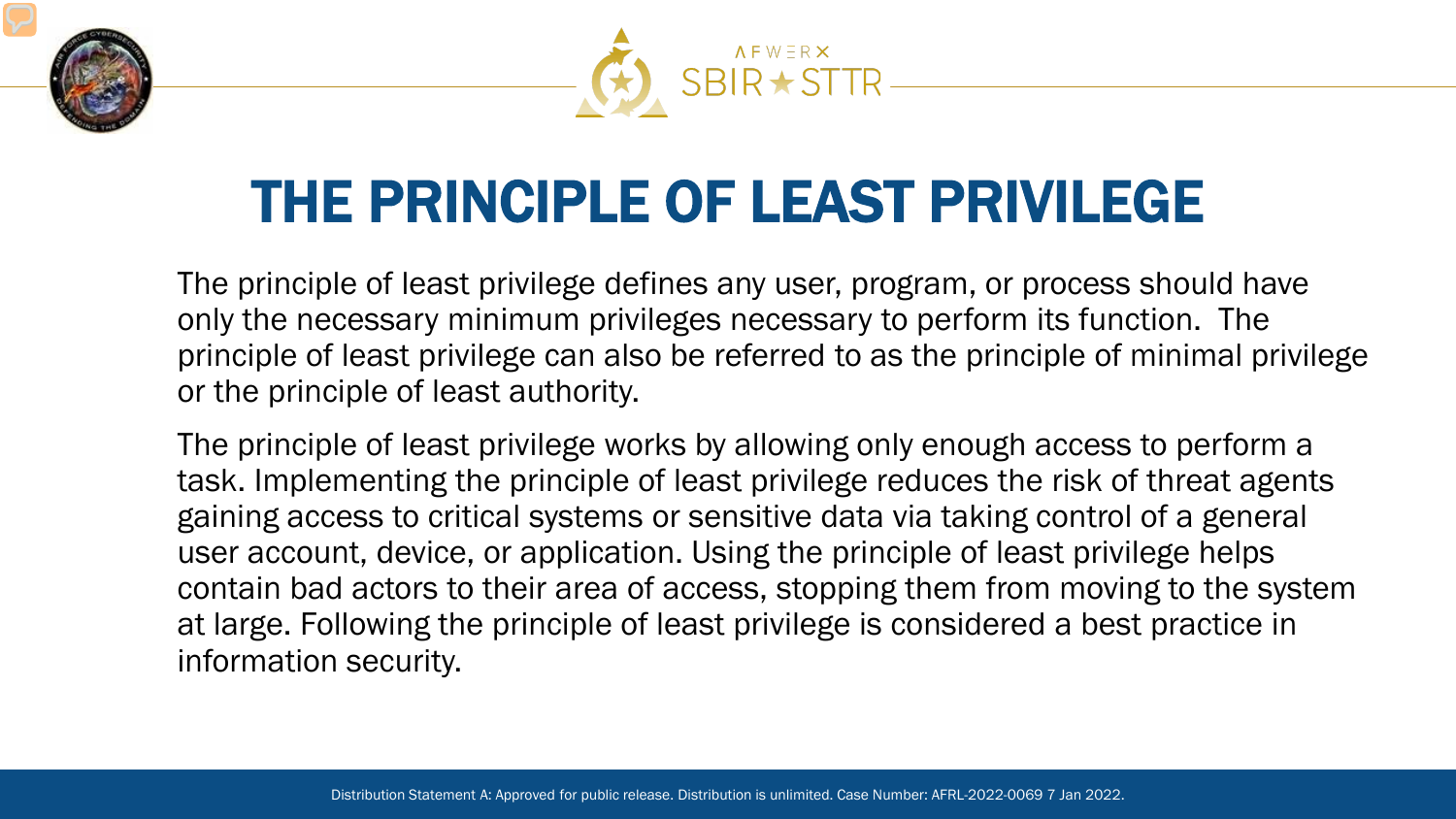



### Tenets which define Zero Trust (NIST)

- All data sources and computing services are considered as 'resources'
- **All communication is secured (internal or external)**
- **All access is provided 'per-session'**
- Access is provided based on a dynamic risk-based policy
- All devices should be in the most secure state possible. They should be monitored for this
- **Dynamic authentication and authorization is strictly enforced before granting** access
- Collect as much information about the network and infrastructure as possible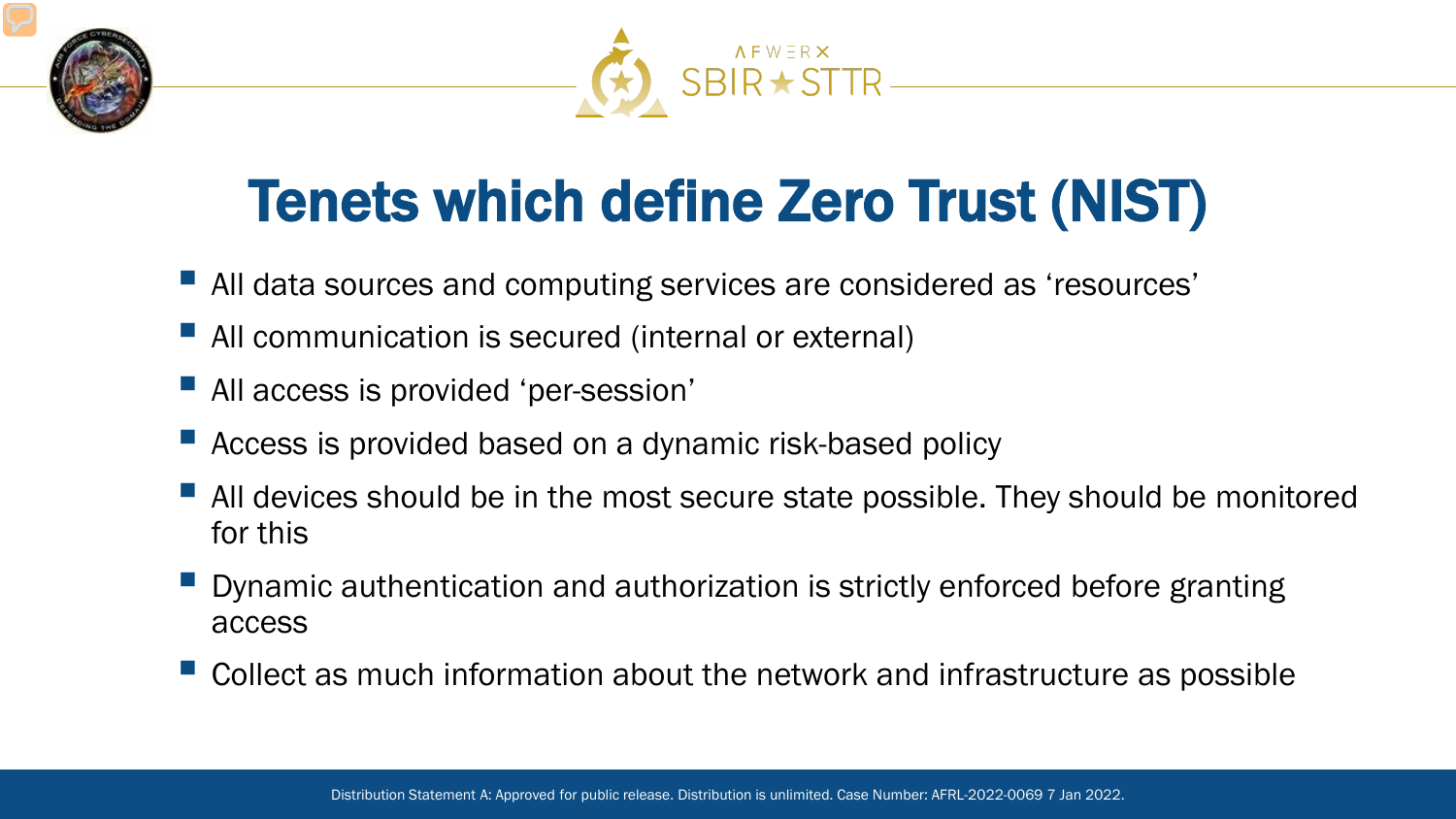



**NIST Special Publication 800-207** 

#### **Zero Trust Architecture**

**Scott Rose Oliver Borchert Stu Mitchell Sean Connelly** 

This publication is available free of charge from: https://doi.org/10.6028/NIST.SP.800-207

COMPUTER SECURITY

### NIST SP 800-207 Zero Trust Architecture

https://nvlpubs.nist.gov/nistpubs/ SpecialPublications/NIST.SP.800-207.pdf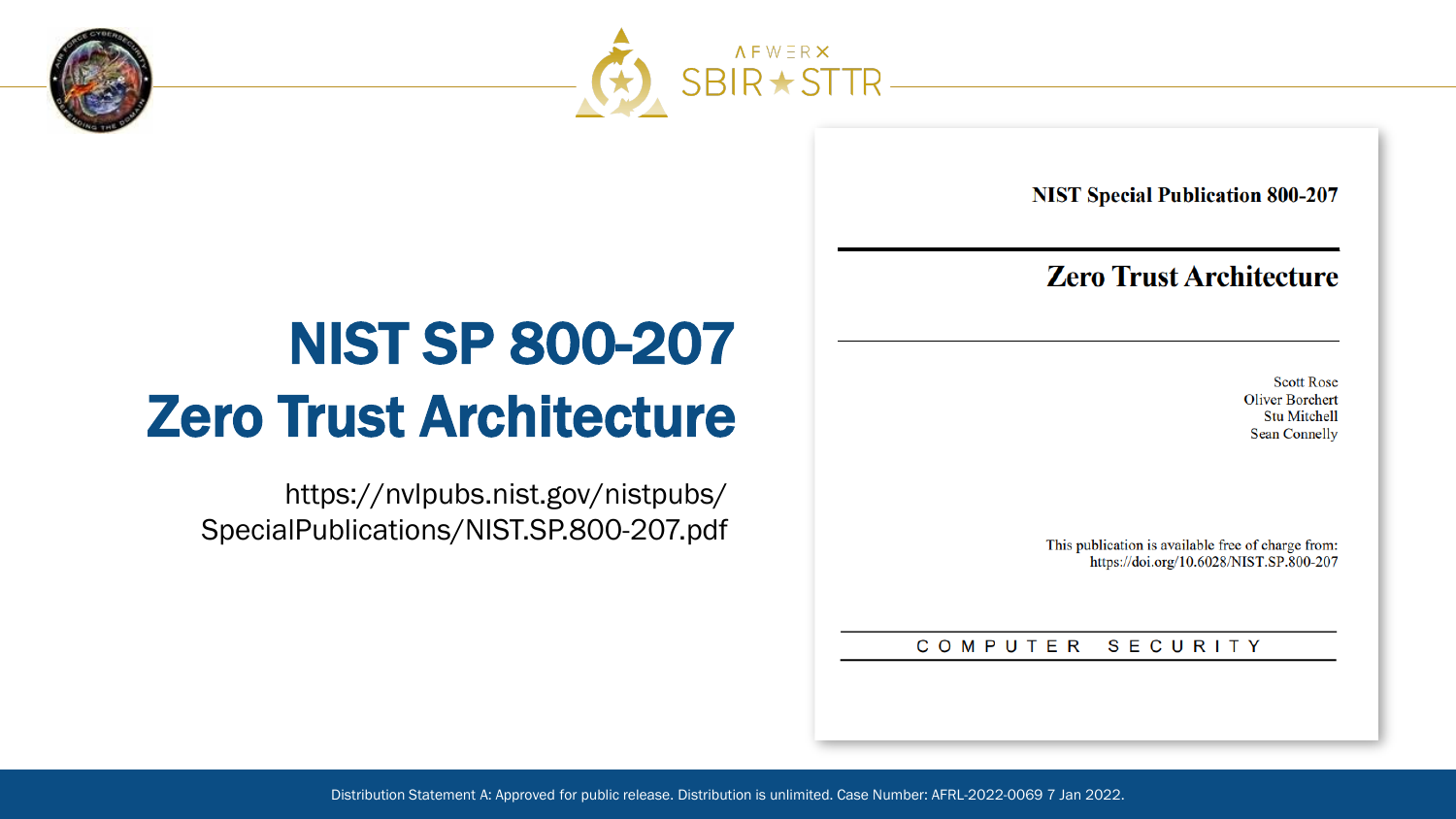



### Department of Defense (DOD) Zero Trust Reference Architecture

https://dodcio.defense.gov/Portals/0/Documents/ Library/(U)ZT\_RA\_v1.1(U)\_Mar21.pdf



**Department of Defense (DOD) Zero Trust Reference Architecture** 

**Version 1.0** 

**February 2021** 

Prepared by the Joint Defense Information Systems Agency (DISA) and National Security Agency (NSA) **Zero Trust Engineering Team**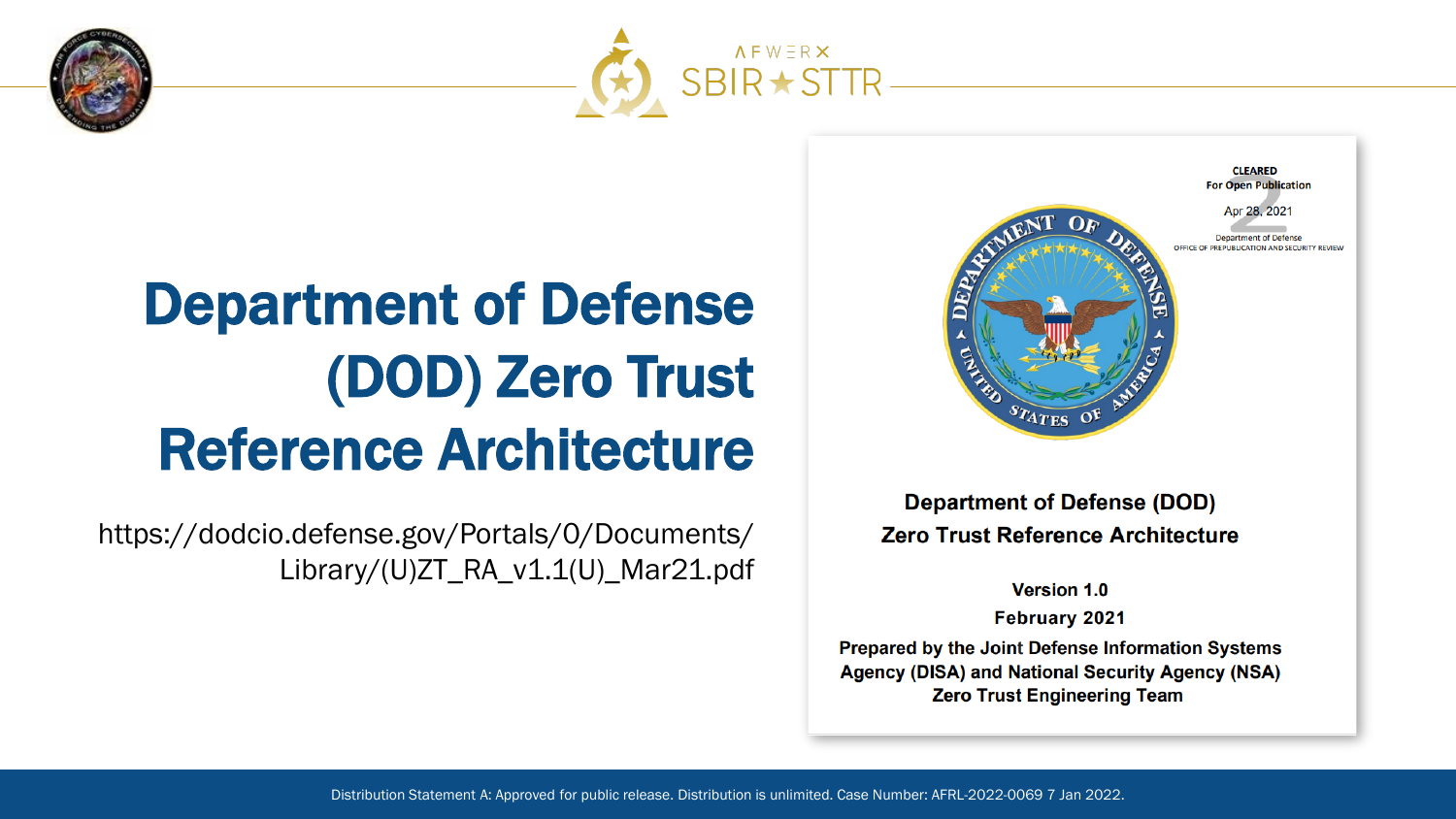



## Key steps already in NIST SP 800-171 for a Zero Trust approach

These steps below will allow small businesses to take a Zero Trust approach to cybersecurity and data protection

#### 1) Continually monitor and audit all user account access.

Always know who is using your company's network, when, how and for how long. Limiting access on all these points to short sessions will ensure proactive enterprise risk management. You already accomplish this step with NIST SP 800-171 implementation of System Integrity 3.14.13, 3.14.6; Security Assessment 3.12.3; Identification and Authentication 3.5.4, 3.5.3; Audit and Accountability 3.3.1, 3.3.2; Access Control 3.1.6, 3.1.12, and lastly, 3.1.5 "Employ the principle of least privilege, including for specific security functions and privileged accounts."

#### 2) Regularly update passwords to prevent a privileged access data breach.

Good password management is invaluable for your enterprise cybersecurity. If you have accounts that have access to valuable intellectual property or customer data, then securing them behind a solid password is essential. Make sure that access is only granted to users who are thoroughly identified before any login credentials are released. You already accomplish this step with NIST SP 800-171 implementation of Identification and Authentication (3.5.7 through 3.5.10).

#### 3) Ensure two or multi-factor authentication is used by everyone.

Every employee, contractor, partner, or admin account must authenticate. Making sure that multi-factor authentication is used is a key preventative step. With this step you will reduce the opportunity for a attackers to gain access to privileged accounts. You already accomplish this step with NIST SP 800-171 implementation of Identification and Authentication 3.5.3 and Maintenance 3.7.5)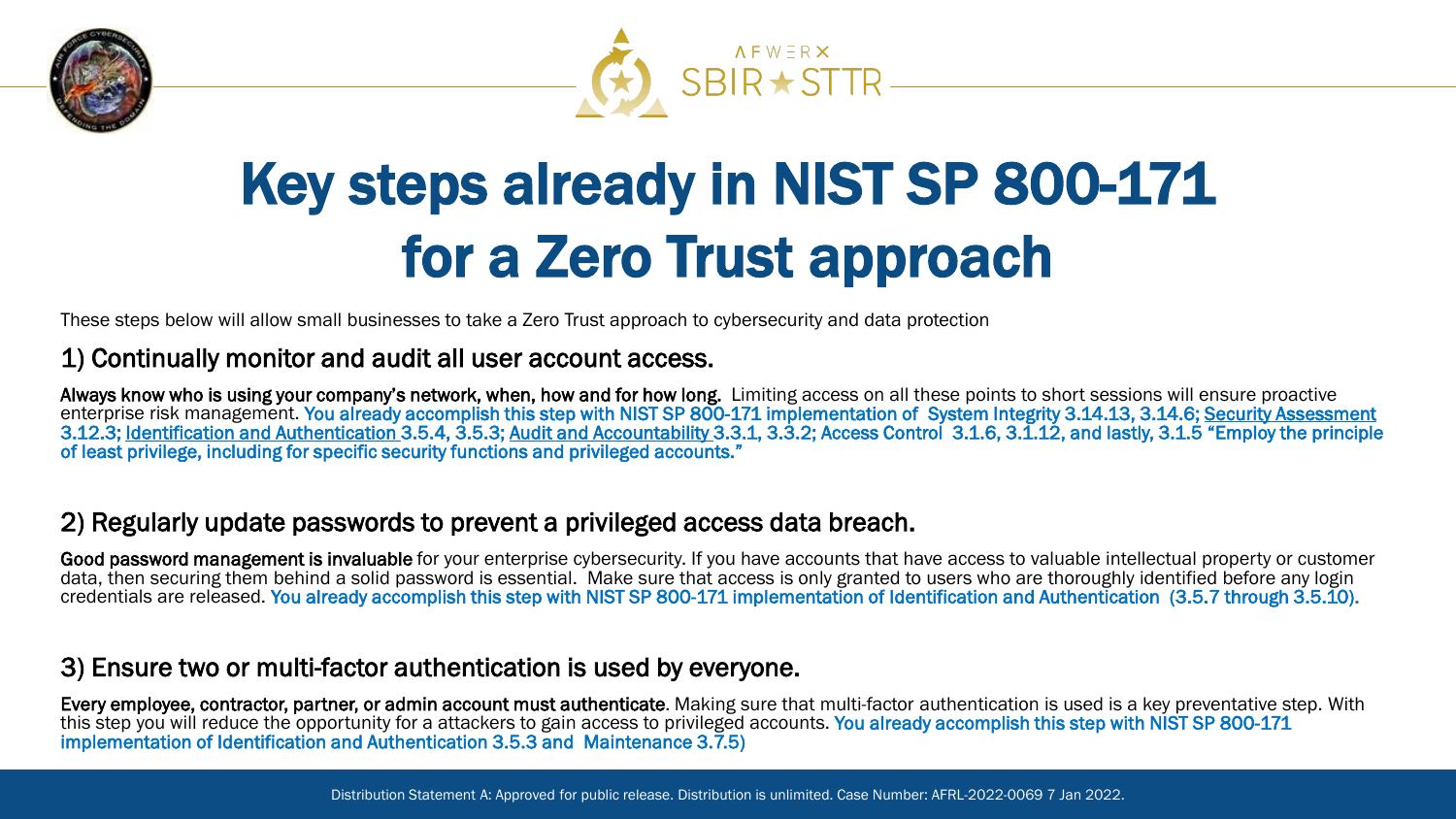



#### Key Steps Continued

#### 4) Utilize privileged access credentials to all network devices

Change immediately any manufacturer preset passwords or login credentials. These are a known cause of data breaches and malware events. You already accomplish this step with NIST SP 800-171 implementation of Identification and Authentication 3.5.3, 3.5.4, and Access Control 3.1.6, 3.1.5, 3.1.7, 3.1.15.

#### 5) Make sure all remote access is secure across all employees and contractors, regardless of where they work.

Remote access must be restricted and monitored. It is a source of issue for small businesses. Unsecured Wi-Fi can become on ramp for attackers to access your systems. A VPN is better than nothing, but the bad guy could be inside your VPN! Secure open IoT networks behind SSL certificates is a must. You already accomplish this step with NIST SP 800-171 implementation of System and Communications Protection 3.13.7 and 3.13.12 as well as all the Access Control 3.1.12, 3.1.13, 3.1.14, 3.1.15.